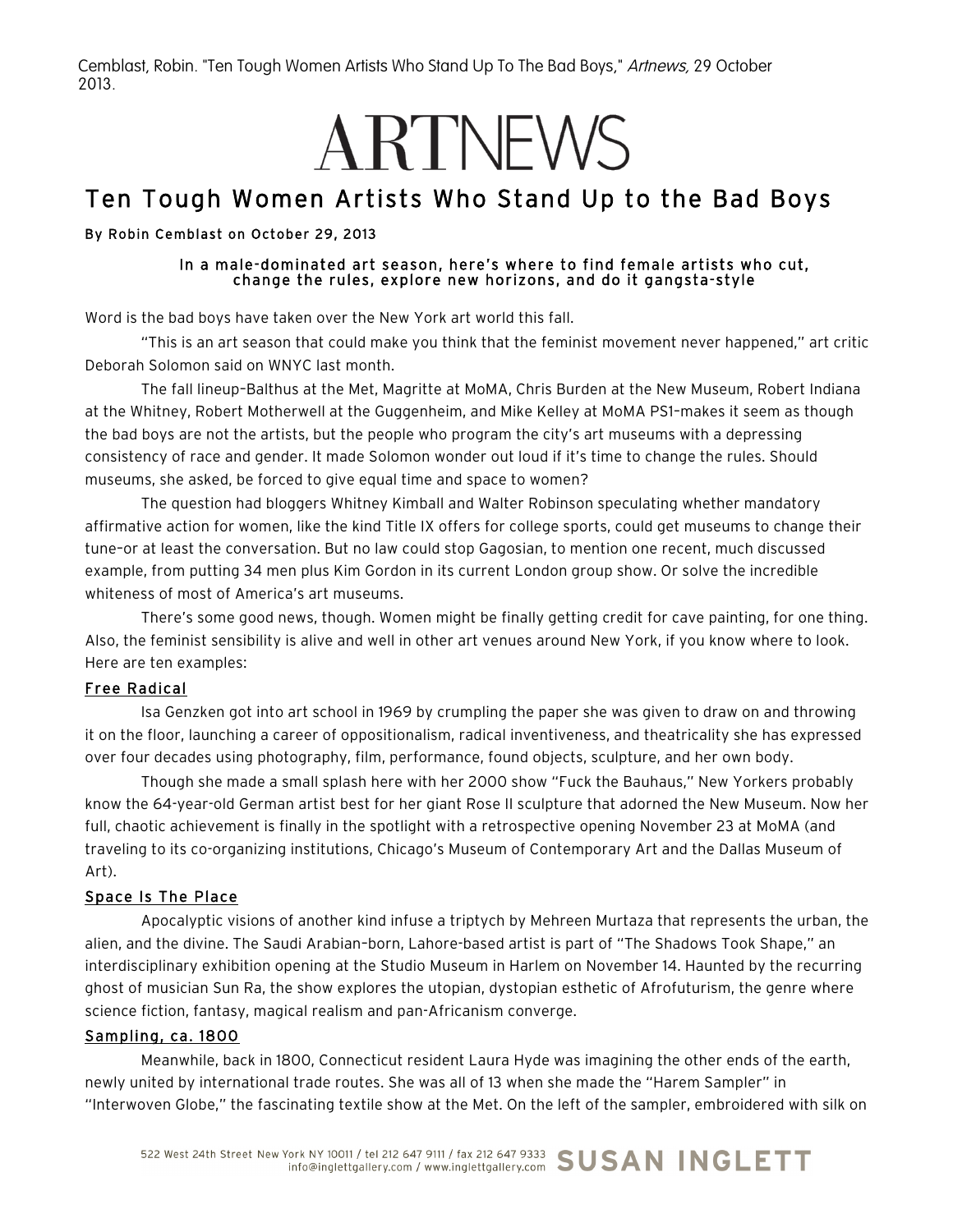Cemblast, Robin. "Ten Tough Women Artists Who Stand Up To The Bad Boys," Artnews, 29 October 2013.

linen, is the Bay of Bengal. On the right is a Turkish harem Hyde read about in a published letter by Lady Mary Wortley Montagu, the glamorous wife of an English ambassador.

#### Optical Allusions

In a hybrid language where East meets West, and Pop and Op come filtered through the sublime patterns of the mirrored glass shrines of Shiraz, Monir Shahroudy Farmanfarmaian creates her dazzling abstractions. The nonagenarian artist, now living in her native Iran after years in the States, maintains an active career, with an opening at Haines Gallery in San Francisco this Thursday. In New York she is represented by four paintings in Iran Modern, at the Asia Society.(Update: co-curator Fereshteh Daftari writes to say there is a fifth piece, a small mirror the artist exchanged as a gift with Andy Warhol.)

#### The Body Electric

A working lamp by the Polish-born artist Alina Szapocznikow in "Counter Forms," an exhibition organized by Elena Filipovic at Andrea Rosen that brings together four postwar artists who probably didn't know each other, or even of each other, but were united by a sensibility that draws equally on attraction and repulsion. Szapocznikow, Tetsumi Kudo (from Japan), and Americans Paul Thek and Hannah Wilke rejected the reductive, arch sensibilities of Minimalism and Pop for a deliberately anti-heroic sculpture, abject and visceral, that was crafted with new, experimental materials and infused with sexual candor and dismembered body parts.

#### Earth Work

The main theme at Creative Time's Summit last weekend was Place, particularly the idea of artists moving from one to another to work–whether by installing Land Art (which Lucy Lippard likened to a kind of gentifrication) or trying to effect change on the ground. Warnings went out to those newly minted Social Practice MFAs: think about Collaborative Placemaking, a more nuanced, holistic approach to public art projects that involves local communities.

Mary Beth Edelson has been on the job since the '60s. Her current show at Accola Griefen features drawings, documents, scriptbooks, and more from 25 collaborative performance rituals and community-based workshops she staged starting in 1969. Along the way she came up with some ideas to reclaim the land from Earthworks.

#### All By Her Selves

Eleanor Antin, the shape-shifting artist who helped bring narrative and fantasy to performance, is in the spotlight this season, along with an entourage of her alter-egos. At Columbia University's Miriam and Ira D. Wallach Art Gallery, "Multiple Occupancy: Eleanor Antin's 'Selves'" surveys various identities—including a deposed king, ballerinas, nurses and an exiled film director—that the artist created and embodied between 1972 and 1991. As Antin put it, "I consider the usual aids to self-definition—sex, age, talent, time and space—as tyrannical limitations upon my freedom of choice."

On November 9, as part of Performa, the performance art biennial, the Wallach presents "An Afternoon with Eleanora Antinova (a.k.a. Eleanor Antin)." The artist will read and discuss excerpts, some unpublished, from the memoirs of her invented character Eleanora Antinova, the long-suffering African American ballerina of Diaghilev's Ballets Russes. On November 12, Antin will appear in conversation at Performa with her sometime collaborators, Malik Gaines and Alexandro Segade, members of the collective My Barbarian. They'll chat about the theatrical devices performance artists rely on to twist and transform identities.